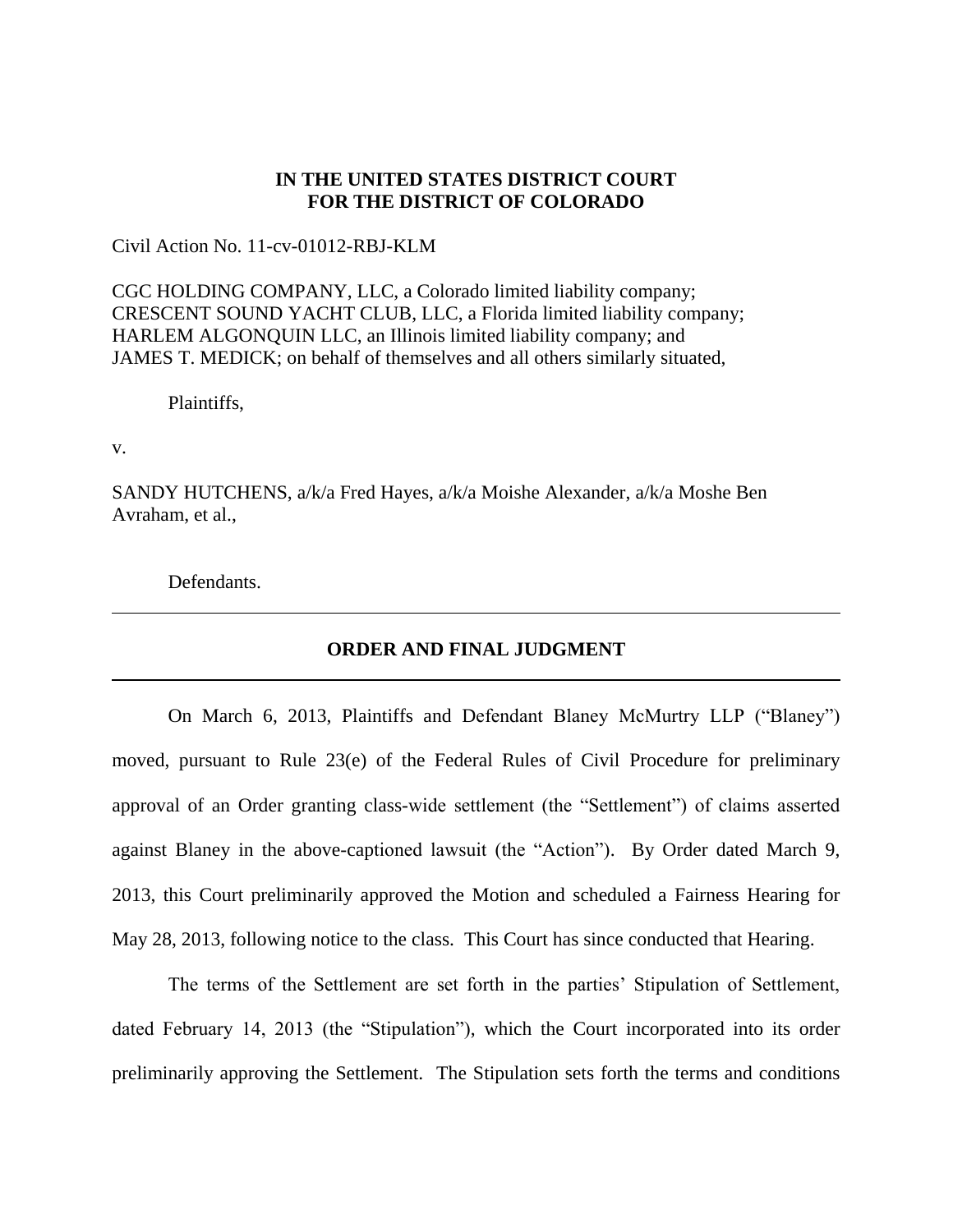for the Settlement of the Action against Blaney and provides for the dismissal of Plaintiffs' claims against Blaney with prejudice. Having considered the Stipulation, the parties' jointly submitted memorandum in support, any argument from any interested parties at the Fairness Hearing, and the requirements of Fed. R. Civ. P. 23(e),

# IT IS HEREBY ORDERED that:

1. **Certification of the Settlement Class**. For the purposes of settling the claims against Blaney only, the Court finds that the claims against Blaney in this Action are proper for class certification pursuant to Fed. R. Civ. P. 23(b)(3) and hereby certifies the following Settlement Class:

> All persons and/or entities who, between January 1, 2004 and entry of judgment, were issued loan commitments for loans secured by property in the United States, or who were issued loan commitments while the borrower was residing or domiciled in the United States, by Canadian Funding Corporation, First Central Mortgage Funding Inc., 308 Elgin Street Inc., Northern Capital Investments Ltd., Great Eastern Investment Fund, LLC, or by any other entity controlled in whole or in part by Sandy Hutchens, using his own name or any assumed name, and who paid money to any Defendant, directly or indirectly, but which loan commitments were not funded. Excluded from the Class are Defendants, their legal representatives, heirs, successors or assigns, any entity in which any Defendant has or had a controlling interest, and any person otherwise included but who has released or waived all claims against all Defendants.

Certification of a class for settlement purposes is warranted because, as described in Joint Memorandum in Support of final Settlement Approval, the case against Blaney satisfies all requirements of Fed. R. Civ. P. 23(a) and (b)(3).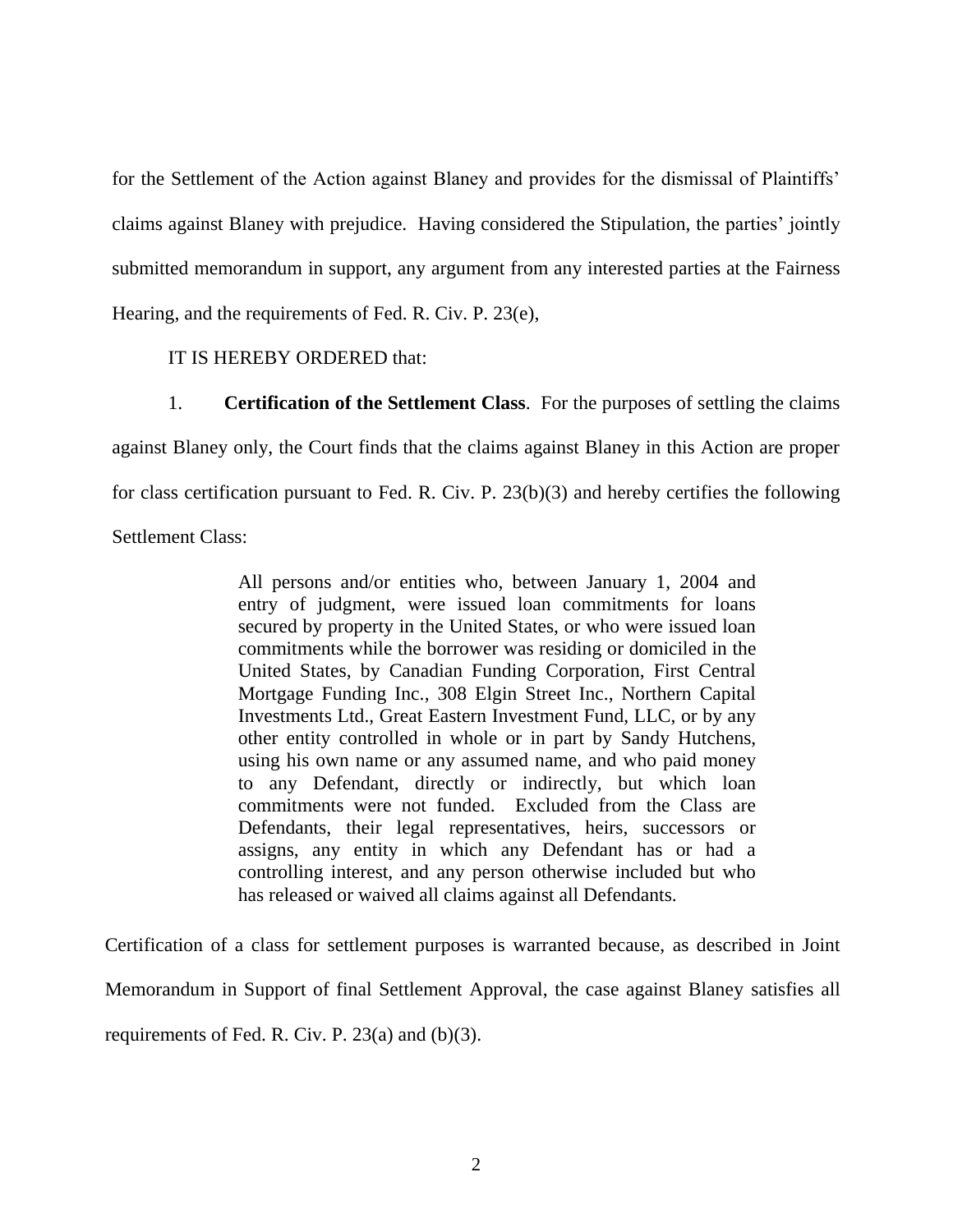2. **Designation of Class Representatives.** The Court designates as representatives for the Settlement Class, CGC Holding Company, LLC, Harlem Algonquin, LLC, and James T. Medick, who have no apparent conflicts of interest and who fairly and adequately represent the interests of the Settlement Class.

3. **Designation of Class Counsel**. When preliminarily approving this Settlement Class, this Court appointed Head & Associates as class counsel.

4. **Settlement Approved.** The terms and conditions of the Stipulation, previously filed with this Court, which the Court finds were the subject of arm's length negations and were not collusive, are fair, reasonable, adequate, and in the best interests of the Settlement Class. The Court therefore grants final approval of the Settlement, as set forth in the Stipulation.

5. **Effective Notice**. The Court finds that the substance of the Notice of Pendency of Class Action and Hearing on Proposed Settlement with Blaney McMurtry LLP (the "Notice") and the manner of providing notice to members of the Settlement Class constituted the best notice practicable under the circumstances, provided due and sufficient notice of the Action and the Settlement to members of the Settlement Class, and fully satisfied the requirements of due process and Civil Rule 23.

6. **Dismissal with Prejudice.** The Court dismisses all remaining claims, causes of action, and counts alleged in the Action against Blaney *with prejudice*, with each of the

3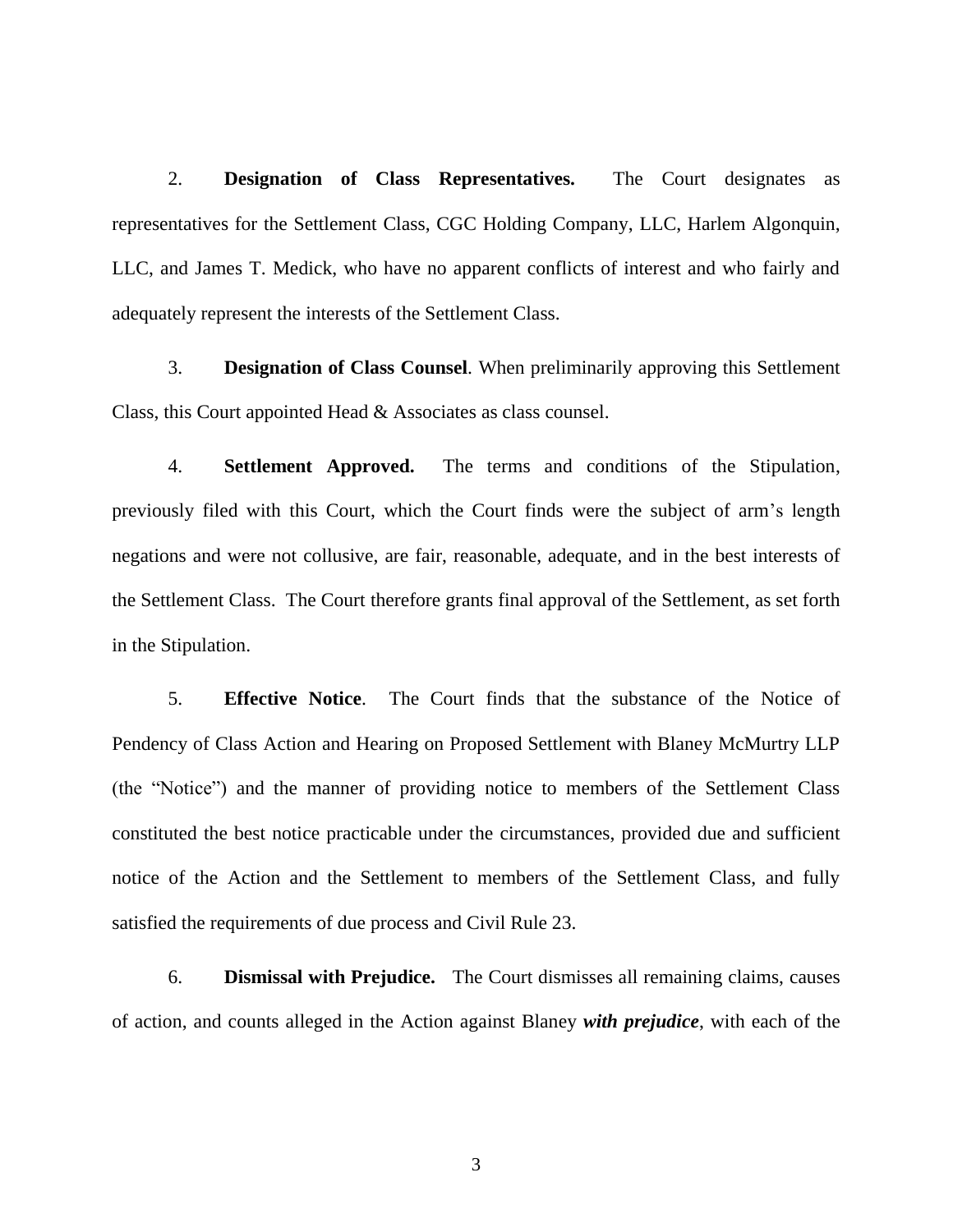Parties to bear its own costs and attorneys' fees, except as provided in the Stipulation. The dismissal does not extend to claims asserted against Alvin Meisels.

7. **Release and Injunction**. All "Settled Claims" (as the Stipulation defines that term) are hereby released and Settlement Class members have covenanted not to and they and their successors, heirs, and assigns are hereby permanently enjoined from asserting, filing, maintaining, or prosecuting any of the Settled Claims which any Settlement Class member had, has, or may have in the future. The Stipulation is the sole and exclusive remedy for all Settled Claims of all Settlement Class members, except to the extent that a potential Settlement Class member property opted-out of the Settlement Class. The Court also bars and enjoins commencement and/or prosecution of any claim or action by any Defendant or other person against Blaney for reimbursement, contribution, or indemnification relating to any claims made by any Plaintiff or Settlement Class member.

8. **Opt-Outs.** The Court approves the following opt outs, which shall not share in nor be bound by this Order and Final Judgment:

#### OCD Telluride, LLC

#### Lovina Lehr.

Granting permission to opt out does not reflect any finding by this Court that either opt-out actually holds any claim against Blaney or has standing to pursue any such claim. The Court further determines that no other potential Settlement Class members timely and properly requested exclusion from the Settlement Class.

4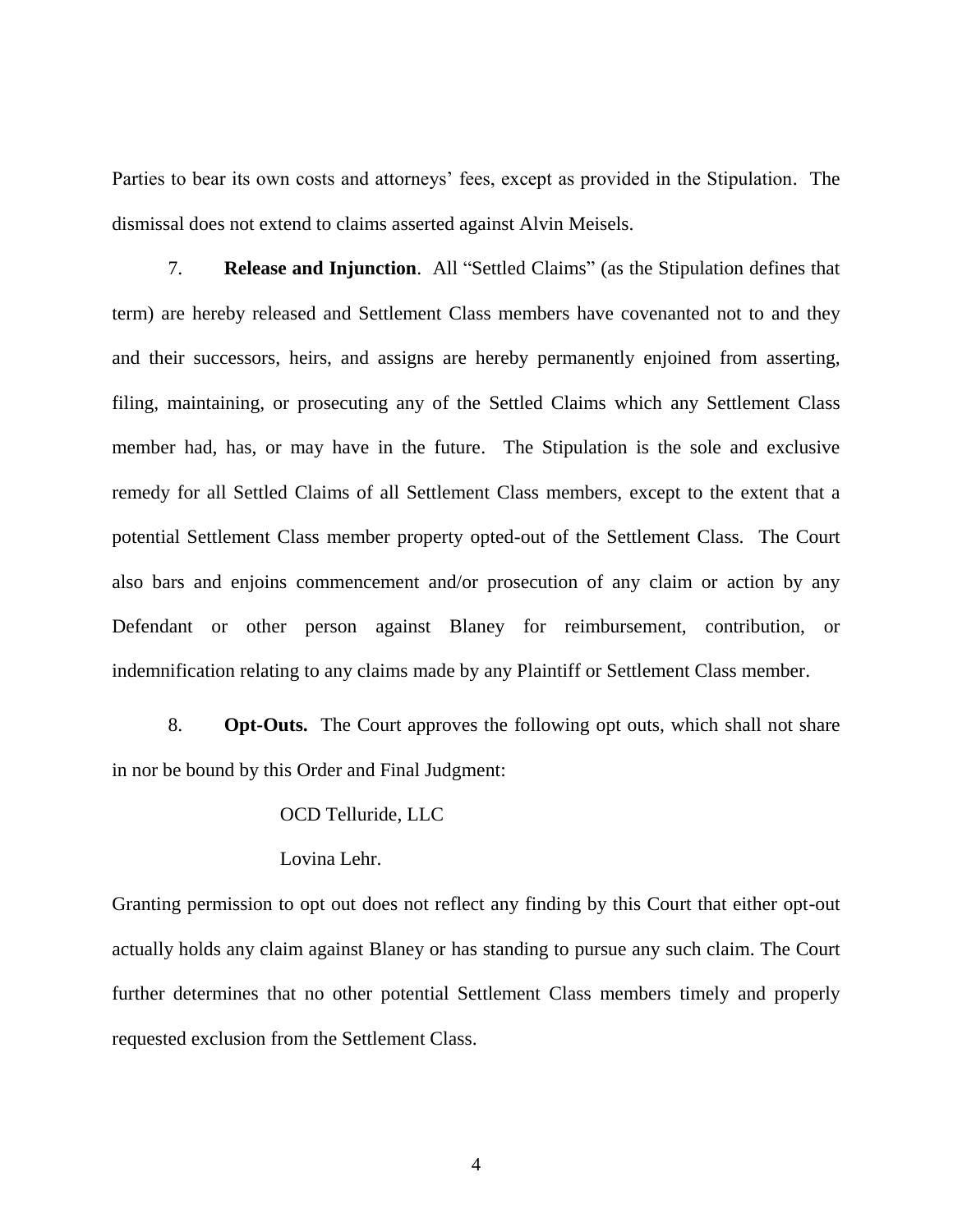9. **Continuing Jurisdiction**. The Court reserves continuing and exclusive jurisdiction over the Stipulation and Settlement to administer, supervise, construe and enforce its terms for the mutual benefit of the parties thereto. The Court's ongoing jurisdiction extends to all parties to the Action and all members of the Settlement Class.

10. **No Admissions**. The Stipulation and Settlement, and any actions or proceedings taken pursuant thereto may not be (1) offered or received against Blaney as evidence of any presumption, concession, or admission by Blaney of the truth of any fact alleged by Plaintiffs or the validity of any claim that had been or could have been asserted in this action or of any liability, negligence, fault, wrongdoing, or any other theory of liability of Blaney; (2) offered or received against the Plaintiffs or the Settlement Class members as evidence of any presumption, concession or admission by Plaintiffs or any Settlement Class member of the lack of any liability, negligence, fault, wrongdoing, or any other theory of liability claimed by Plaintiffs or of any infirmity of the claims Plaintiffs had or could have asserted in this Lawsuit; (3) construed against Blaney, Plaintiffs, or the Settlement Class members as an admission or concession that the consideration to be given hereunder represents the amount which could be or would have been recovered after trial; provided, however, that reference may be made to the Stipulation and Settlement as may be necessary to effectuate the Settlement, the provisions of the Stipulation, and this Order and Final Judgment.

11. **Entry of Final Judgment pursuant to Civil Rule 54(b).** The Court hereby finds that all claims against defendant Blaney have been finally resolved and that no just